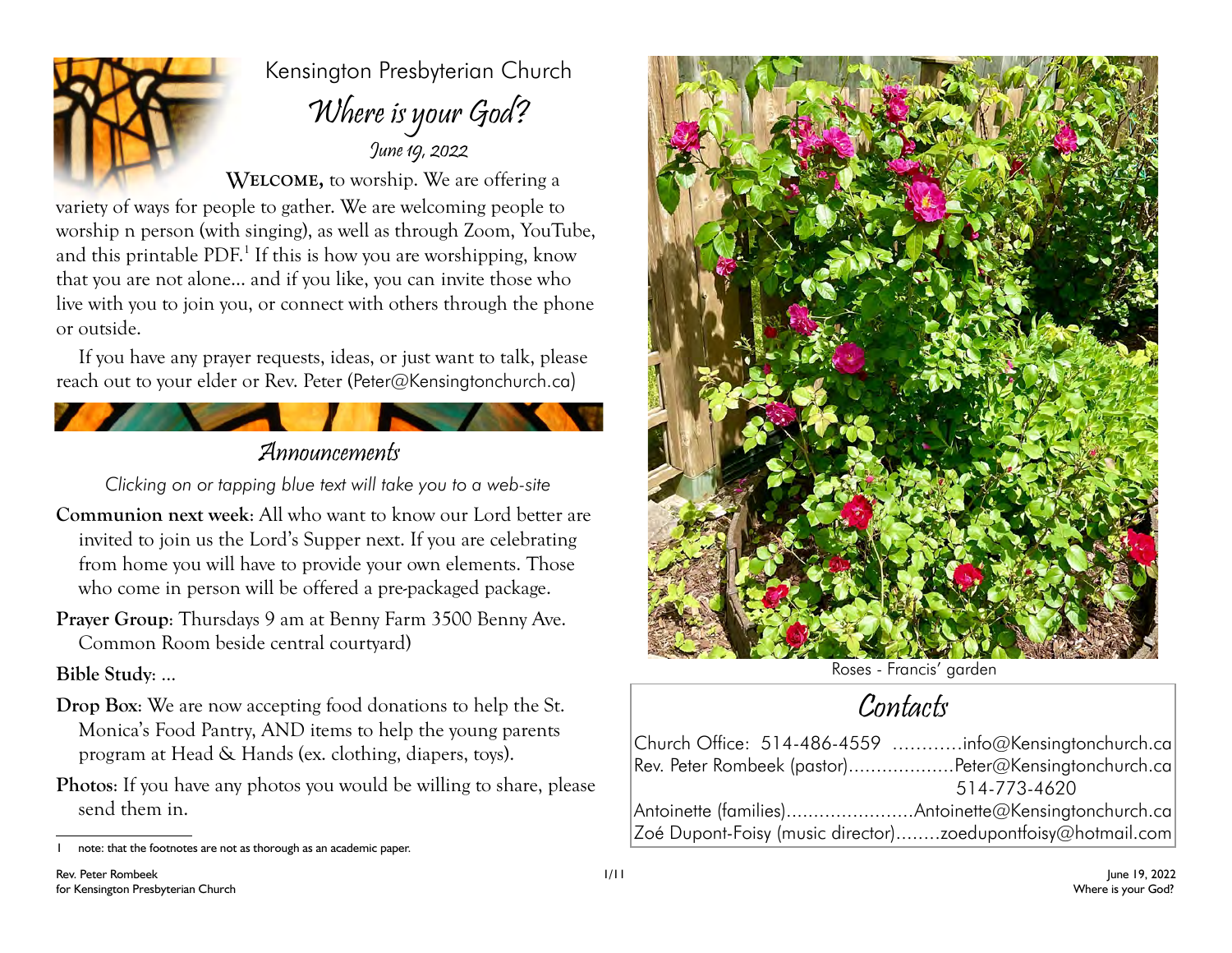

# Approaching God

Lighting of the Christ Candle Jésus Christ est la lumière du monde. Jesus Christ is the light of the world.

Q Call to worship (Matthew 11:28-29) "Come to me, all you who are weary and burdened,

 and I will give you rest. Take my yoke upon you, and learn from me; for I am gentle and humble in heart,

and you will find rest for your souls."

♫ Hymn: O Breath of Life............................................pg 10 (384) [www.youtube.com/watch?v=5QHZB\\_v0ZaY](https://www.youtube.com/watch?v=5QHZB_v0ZaY)



Airborn - A Wyeth

# Prayer of Approach

Dearest Lord Jesus, You invite us to come to you, and we have. Now help us to open our hearts and minds to be refreshed and nourished so that we will grow closer to you and closer to being like you.

As a part of this, help us to realize when we do not succeed. To see when we have not lived out your love, or shared hope, or helped heal relationships between people, or relationships with the environment.

. . . Please forgive us and help us to live better.

In Jesus name Amen.

## Assurance of Pardon

Hear these words of assurance:

To all who turn from sin in sorrow,

to all who turn to God in hope,

this is God's Word of grace:

We are accepted, we are forgiven, we are loved.

This gift we have from God.

The Lord's Prayer (please use a version you are comfortable with) *To help us build a solid foundation, you left us a prayer. Let us now say/sing The Lord's Prayer*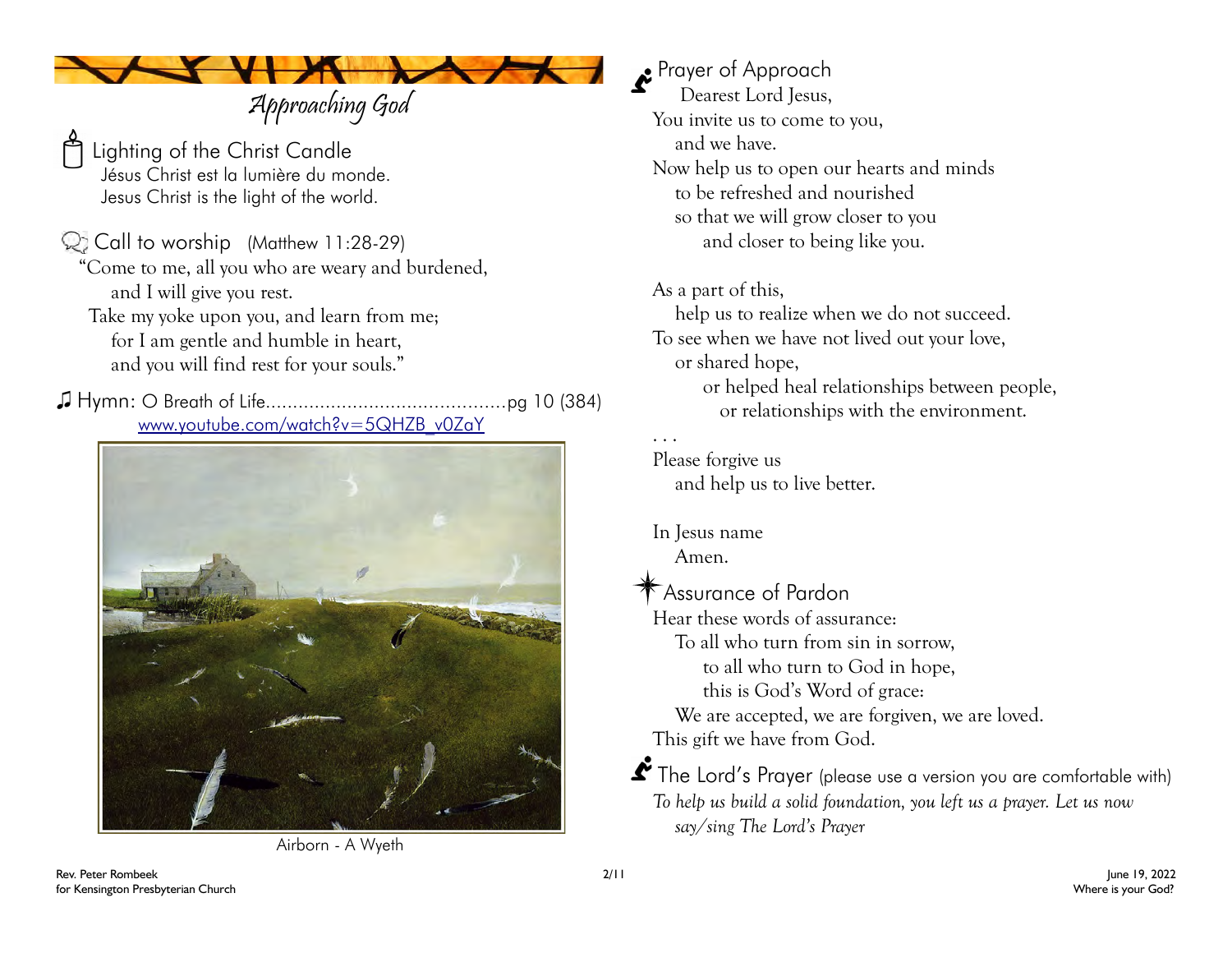**Our Father in heaven, hallowed be your name, your kingdom come, your will be done, on earth as it is in heaven. Give us today our daily bread. Forgive us our sins as we forgive those who sin against us. Save us from the time of trial and deliver us from evil. For the kingdom, the power, and the glory are yours Amen.**



Listening to God

Children's story

What is a time-out? Usually it's when someone is too upset, or tired, or overwhelmed to participate in a healthy way.

Do you think that happened to anyone in the Bible? It does. Probably several. One of them is Elijah, and Kalpana will share that story in a few minutes.

Elijah has been delivering messages for God, and doing some pretty awesome miracles along with them. Except now the evil queen wants to kill him. He doesn't know what to do, so he runs. But he still feels it's all too much, so he gives up.

But God doesn't. God does give him some time and help to get back on his feet - like having a time-out or a quiet-time.

Sometimes we all need that before going back to things.

*Dear Jesus,* 

*Help us to know when to take a time-out,* 

*and fill us up so that we can keep going.* 

*Amen.*



*As the deer - Kerry Allen*

♫ Hymn: As the deer.....................................................pg 10 (27) [www.youtube.com/watch?v=UZv3jzOTE70](https://www.youtube.com/watch?v=UZv3jzOTE70) 

 $\mathbf{\mathring{E}}$  Prayer for Illumination Blessed are you, Lord God, King of all creation: As you teach us by your Word. Open our hearts to your Spirit and lead us on the paths of Christ, your Son. All praise and glory be yours forever. Amen.<sup>[2](#page-2-0)</sup>

<span id="page-2-0"></span><sup>2</sup> Worship Sourcebook O.3.1.1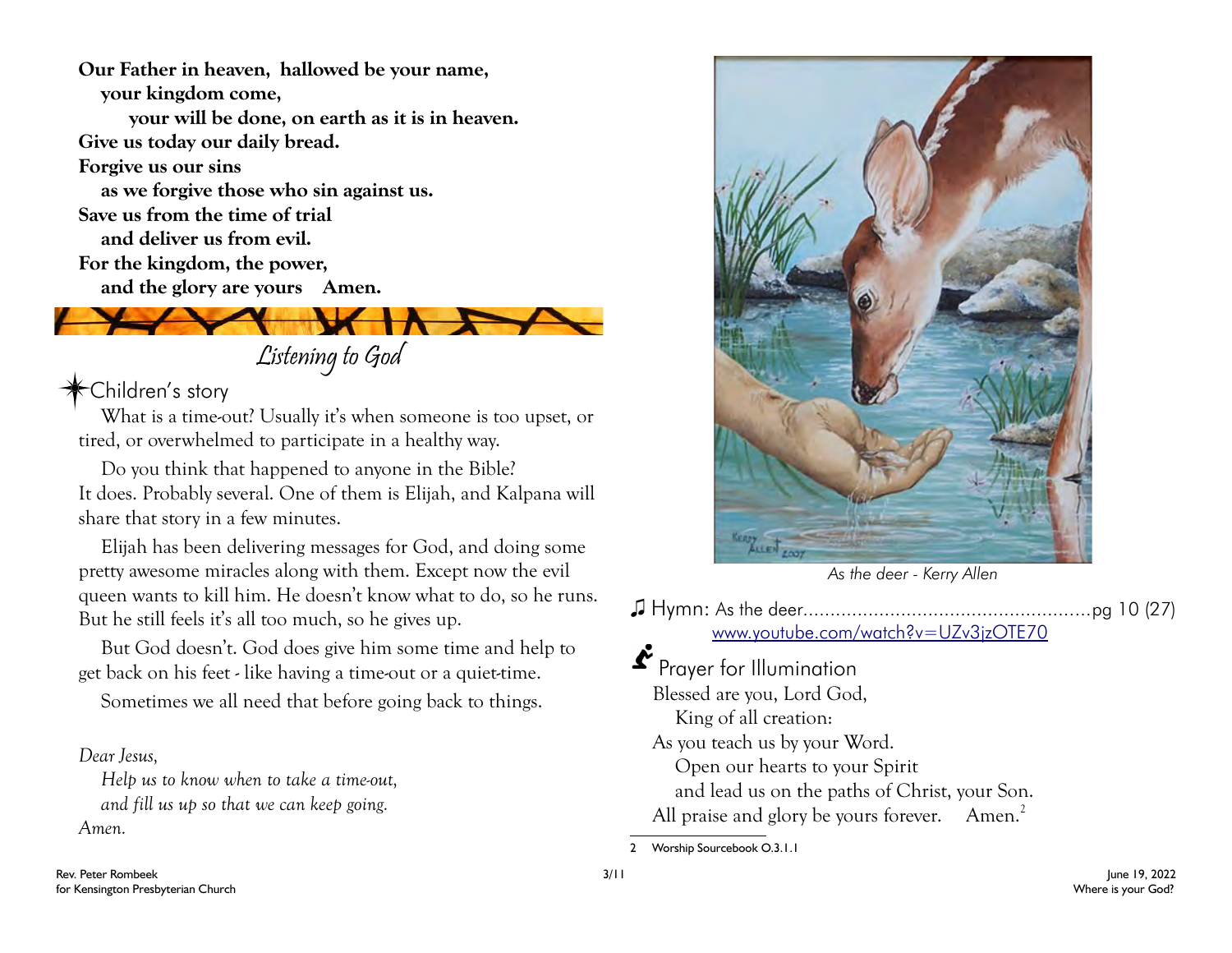$\triangleq$  Intro to the readings

- The readings are long today, but they are good (you may actually want to expand them even more).
- In the first passage, Jezebel is the Queen of Israel and doesn't worship God. Elijah just encouraged the crowd to kill her priests, and she's not happy.
- The psalms were probably one psalm. As we read it I expect you'll figure out why that's the theory.
- In the Gospel readings Jesus has sailed across the lake. One theory as to what Jesus is doing here is seeking a little timeout from the crowds. Does he succeed?

Reading: Please look up the passages in your own Bible,<sup>[3](#page-3-0)</sup> or click on the name to be taken to an online version. [1 Kings 19:](https://bible.oremus.org/?passage=1+Kings+19) 1-15a [Psalm 42 & 43](https://bible.oremus.org/?passage=Psalm+42-43) [Luke 8:](https://bible.oremus.org/?passage=Luke+8) 26-39 Sermon: Where is your God?

*Dear Lord, please bless these words and the meditations of our hearts. Amen. <sup>1</sup>As a deer longs for flowing streams, so my soul longs for you, O God. <sup>2</sup>My soul thirsts for God, for the living God. When shall I come and behold the face of God? <sup>3</sup>My tears have been my food day and night, while people say to me continually, "Where is your God?"* 

We shared this psalm in the Prayer Group this week. Peggy suggested that it has something everyone can relate to. What do you think? Can you relate? Are there times when you feel that your reserves are empty and you need refreshing straight from God? Has anyone ever looked at you and asked, "*Where is your God?*"

Have you ever wondered, "Where is my God?"

This week our Presbytery is meeting (here). One of the reports includes some observations from a recent round of mini-visits with congregations. We learned that the situation in all the congregations in the Presbytery has something in common. The ministers are exhausted, and the elders are stressed about the future. It begs the question, 'Where is God?'

These aren't the only places people feel this way.

I read this week about a school principal who was ready to quit because the kids are, as he put it, "not okay... neither are the parents, nor are the teachers. And neither am I."<sup>[4](#page-3-1)</sup> He went on to describe how the children are "quick to engage in harmful attention-seeking activities." While parents and teachers have less patience with out of line behaviours or situations.

Does this sound familiar? I feel we can find it everywhere? even in the Bible...

It's one of the comforting aspects of the Bible. While there are pictures of beautiful utopia's to give us hope, most of the Bible deals with people in the troubles of life - and the question of 'where is God?'

<span id="page-3-0"></span><sup>3</sup> If you'd like a new Bible with helpful notes, I recommend the 'Life with God Bible' NRSV from Renovaré. ISBN 0061834963 or for the more academically inclined, The New Oxford Study Bible NRSV

<span id="page-3-1"></span><sup>4</sup> [credenceandco.com/congregations/june-2022-what-do-we-do-now-2/](https://credenceandco.com/congregations/june-2022-what-do-we-do-now-2/)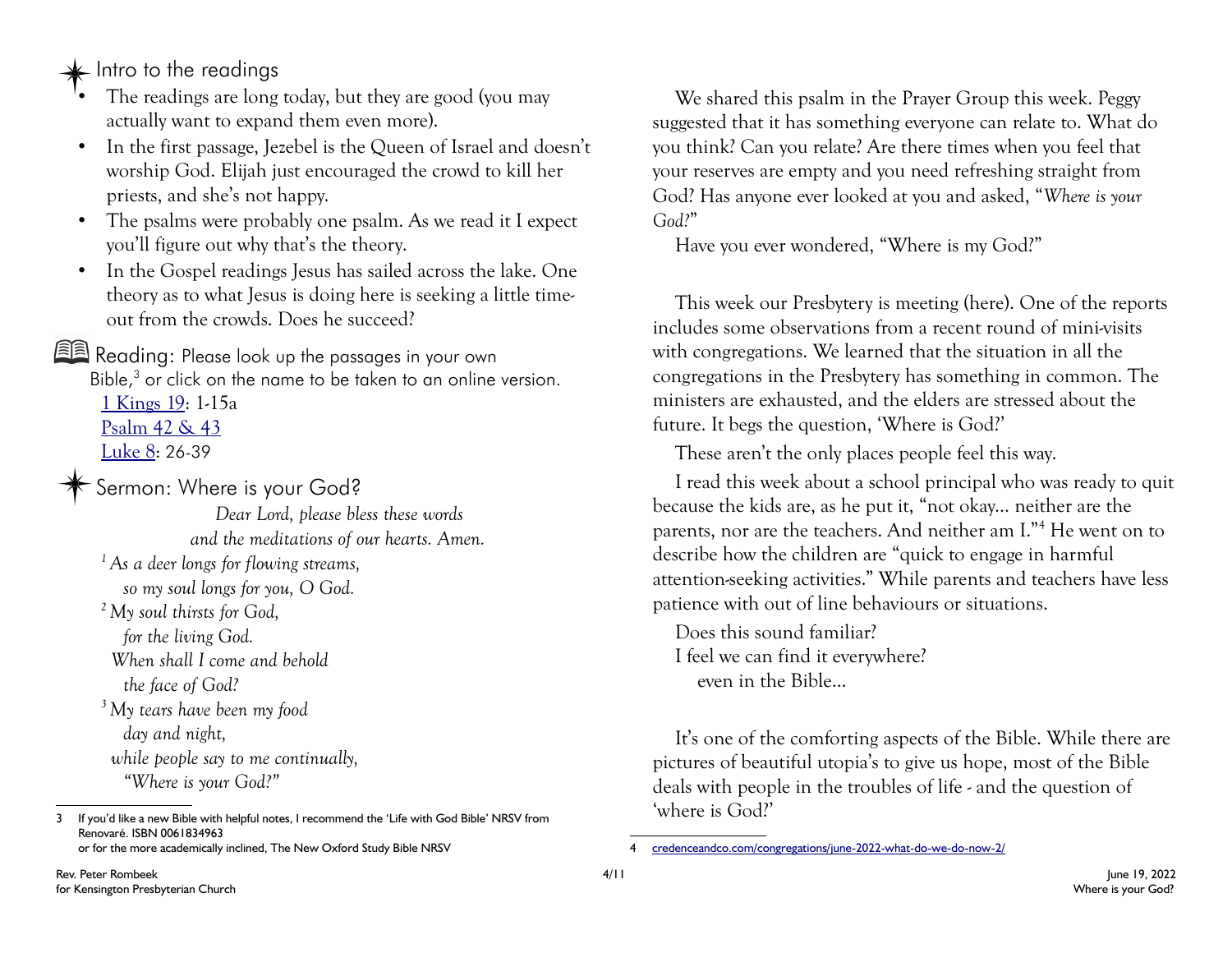Take Elijah, for example. God has done some powerful things through him: such as start and end a famine (to bring people's attention back to God), and there's the non-Jewish widow he stayed with whose containers never ran out, and her son being raised from the dead, and winning the show-down against the priests of the Canaanite god. These were some impressive events to see.

But in today's story, Elijah isn't feeling very optimistic. After winning the show-down with the queen's priests he encouraged the crowd to lynch them. Not a good way to show grace to others. Then the queen wasn't impressed and ordered Elijah killed - so he ran. He's stressed, and then depressed. 'What's the point in going on?' he asks.

Do you know people who are feeling that way? Have you felt like that?



spiral - M Moyers

In Luke we are introduced to a man who is tormented. He is not able to function in his community. In fact, they decided that the best way forward was to tie him up out of town so that he doesn't hurt anyone - with a guard to keep an eye over him. Without knowing more of the details, it is always good to assume that people intend the best as they understand it - in this case it is putting the needs of the community ahead of the individual, at the expense of his freedom and the guard's. This is a situation that the man has no control over and did nothing to cause. He is possessed by demons - like mental illness, it's not something you cause or deserve. He is having a miserable and isolated life. (Have you ever felt like your life is miserable and you've done nothing to deserve it? Have you felt isolated from your community?) His situation defines him so much that he doesn't have any name, any identity, other than his situation. (Have you ever felt defined by your weakness or failure?) I wonder if anyone came up to him and asked, "*Where is your God?*"

Of course, they wouldn't have been quoting the psalm. Why? Because they weren't Jews. This is on the other side of the Sea of Galilee. To drive the point home, they have a herd of pigs... something no self-respecting Jew would have anything to do with.

So what's Jesus doing there? After all, he's a Jew. More than that, Jesus is the Messiah for the Jews. He is supposed to bring them freedom. What is the Son of God doing on the other side?

Well, it's actually an interesting answer to the question, "*Where is your God?*"

Throughout the Gospels Jesus goes where you would expect. He visits the usual teaching places. He talks with the religious leaders. He collects some students. However, he also goes to the unexpected places: having dinner with sinners, interacting with

Rev. Peter Rombeek 5/11 June 19, 2022 for Kensington Presbyterian Church Where is your God?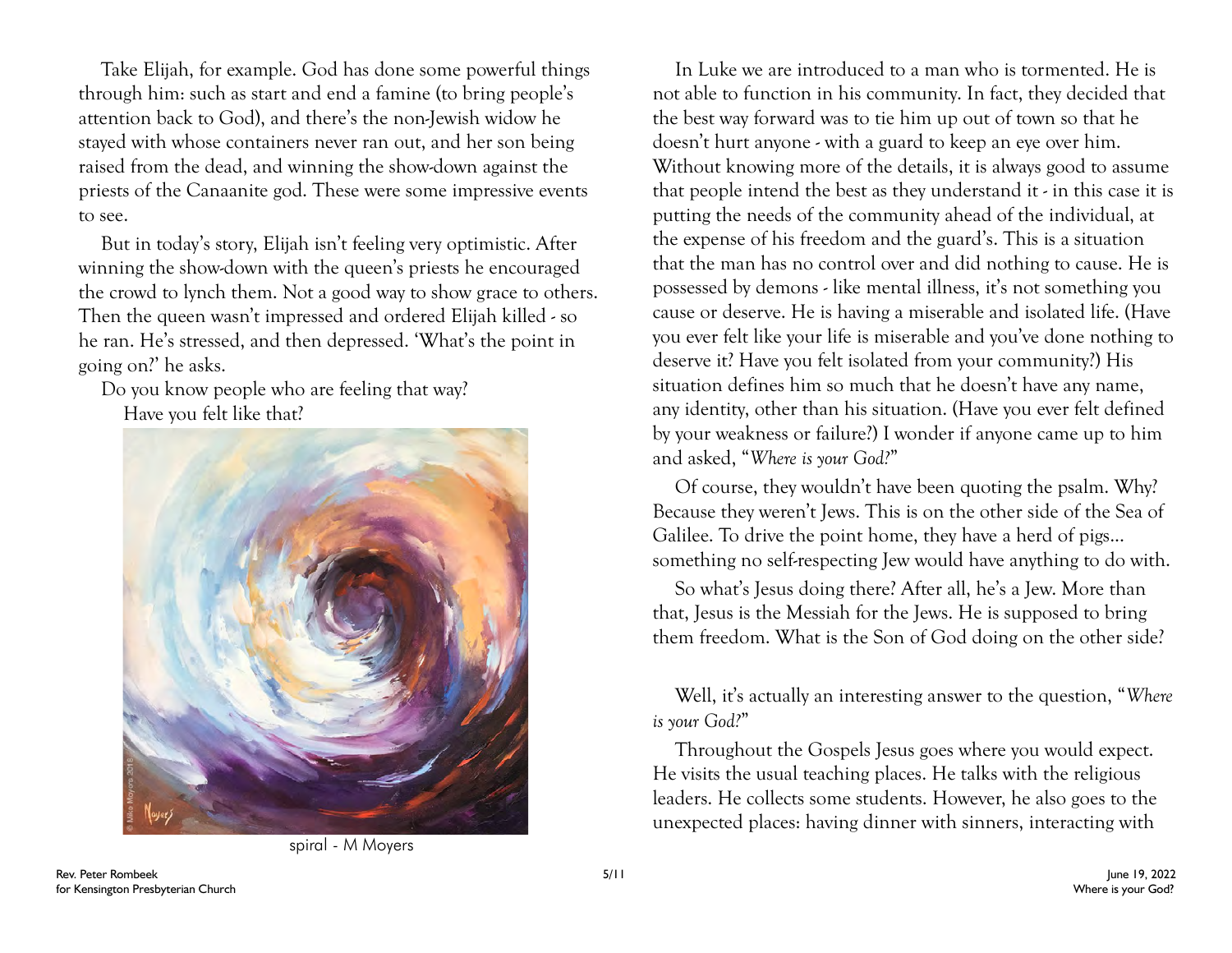lepers, ...he even helps a Roman centurion. His students are not the sort that anyone would expect. As for his timing, it can be acceptable, and shockingly not, such as healing on the Sabbath.

#### "*Where is your God?*"

As might be expected, Elijah's experience also shows God in expected and unexpected situations. For example: God was in the resurrection of the boy, and the fire from Heaven - events that attracted lots of notice and showed great power. But God also appears unnoticed. There's the angel giving Elijah nourishment for the journey. However, I have the impression Elijah puts the food in his mouth without noticing either the food or the angle. He definitely feels alone, lost, depressed, and hopeless.

Then Elijah experiences powerful elements that people often find God in: wind, earthquake, fire - but God isn't in the expected. This time Elijah notices God in the stillness. (How do you take time to notice God? Do you listen, or just talk?)

Elijah is starting to be healed. His answer to God shows he's still very focused on himself, but he seems to accept that he is not as alone as he felt. He accepts that, with God, there is a future, and that he has a part to play in it. Elijah is restored enough to return and carry the image of God back to his community.

"*Where is your God?*"

It seems that God is talking to unexpected people, in unexpected places, and bringing unexpected results.

Perhaps that is why the community that met Jesus were "*were seized with great fear.*" While having somebody possessed by demons was not a good thing, they had figured out how to live with these demons. Now what? What did this unexpected healing from this unexpected person mean about the world? The world

had changed.

This can be hard for us. Yes, change, but also that God is in unexpected situations. I expect for many in Jesus' day, the situations Jesus went into were unimaginable situations for God to be in. How can we expand our imagination of where God could be?

This question I'm actually going to attempt to answer.

One part is to recognize that God can be in the expected places. There's Elijah's examples from earlier in his story. Before our Gospel story Jesus was teaching crowds of people - something you'd expect God to do. Then, while they were sailing across the lake Jesus showed that he could calm a violent, and unexpected, storm. Afterwards the disciples were afraid and amazed, but as we know Jesus is God - command over creation isn't surprising.

Where would you expect to find God? At church. In prayer. In the Bible. In Christian community activities, like Bible studies, or prayer groups, or worship. You probably expect to find God in difficult times, although they can be overwhelming. I hope you expect to find God in good times as well.

God is active in expected situations.

...and unexpected situations.

This requires more attention. Listening for the voice of God all the time, but especially when it's least likely to be noticed. Developing a sense of curiosity and looking to be amazed can help. Wonder. How could God be active in this situation? How could God be inviting love, hope and healing? Prayer will help. Dedicated time listening to God will help. Learning stories of God's involvement from the bible, and other situations, will help. Remembering that God is always working in and through communities can help you to do that as well. Kensington is one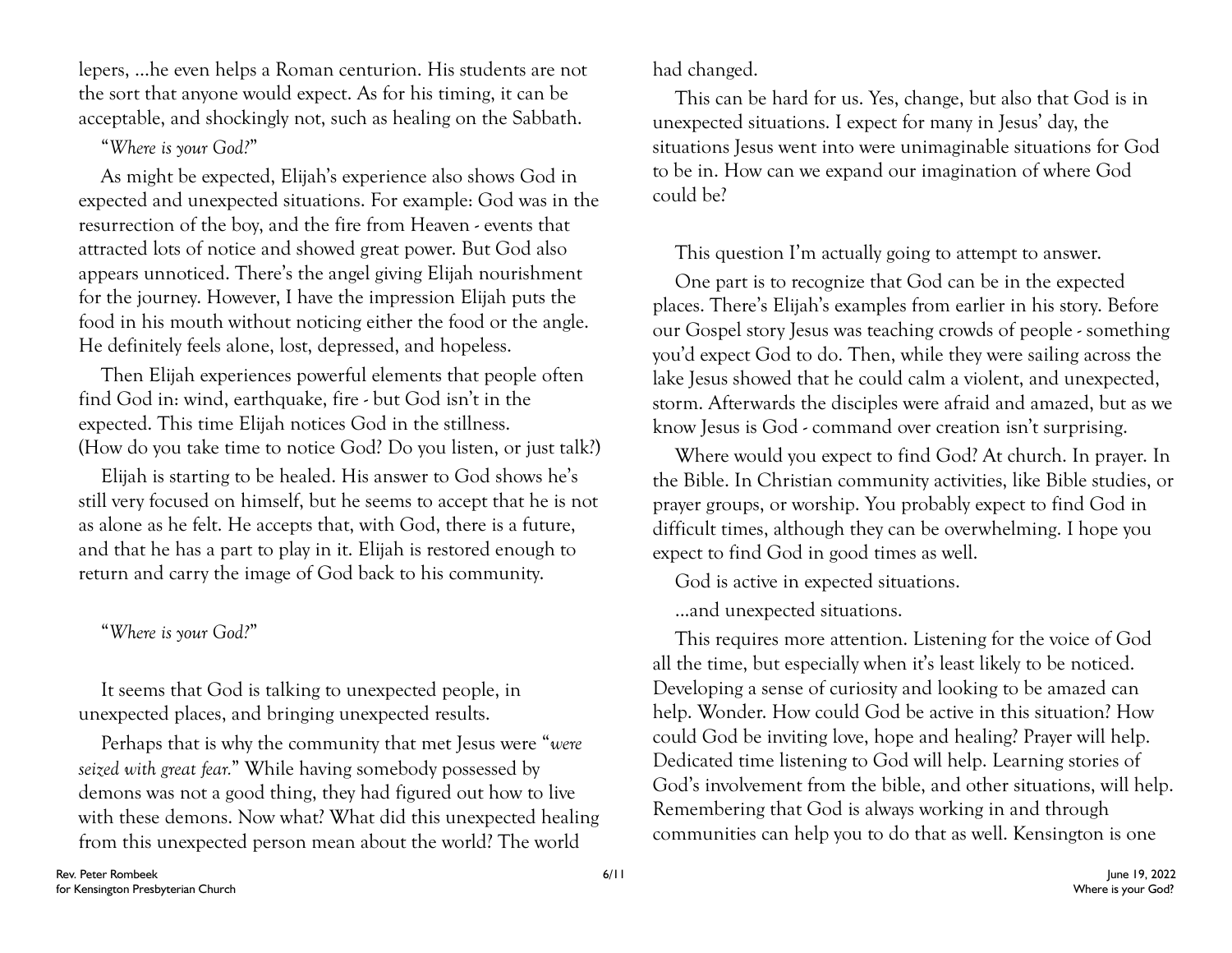community, but you are a part of others as well.

The Beatitudes were included in our Bible study this week. You're probably familiar with them. "*Blessed are the poor in spirit,... Blessed are those who mourn, ...the meek, ...those who hunger ...the merciful, ...the pure in heart, ...the peacemakers, ...those who are persecuted for righteousness' sake*" The point was that this isn't a checklist but a map. These are situations where the Holy Spirit is going to be active. Can you find situations like that in your communities?

One way that can help is to use the daily prayer list found in the bulletin online. This shares situations from throughout our larger church.

Another thing that will help answer the question of "*Where is your God*" is to remember what happened to Elijah and the man healed of his demons. Neither were invited to sit back, enjoy learning more, and stay feeling safe with God in the moment of their encounter. Neither were given what they asked for. Both of them were sent back to their communities to share their experiences.

and that is what we are to do too. With nourishment from the Holy Spirit, our gifts and abilities will be used to share our experiences with God's love, hope and healing... quite possibly in ways we may find unexpected.

*To God be all the glory Amen.*



Soaring Spirit James Fisse



♫ Hymn: Spirit of the living God..................................pg 11 (400) [www.youtube.com/watch?v=p5JYgmsy7X4](https://www.youtube.com/watch?v=p5JYgmsy7X4) 

FaithTalk: These are some questions for you to discuss with somebody... or many somebodies. Do what you feel safe (and practice stretching a little).

Memories: Have you ever felt like your life is miserable and you've done nothing to deserve it? Have you felt isolated from your community?

- Memories: Have you ever felt defined by your weakness or failure?
	- Values: How are you refreshed?
	- Actions: How do you take time to notice God?
	- Actions: How is listening a part of your relationship with God?
	- Wonder: What's the most unlikely situation you can dream of to find God in? (try and outdo each other)
	- Wonder: Where is God?
	- Prayer: ...that we may feel God's nourishment, wisdom, courage and love - and share these gifts with our neighbours.

## $*$  Spirit Sightings

Justin Bieber, one of the top pop singers, made an interesting post on his Instagram story last Monday. He shared that he is suffering from a rare side effect of shingles that has paralyzed half of his face. It should be temporary. He shared with his fans, "*Each day has gotten better and through all of the discomfort I have found comfort in the one who designed me and knows me. I'm reminded he knows all of me. He knows the darkest parts of me that I want no one*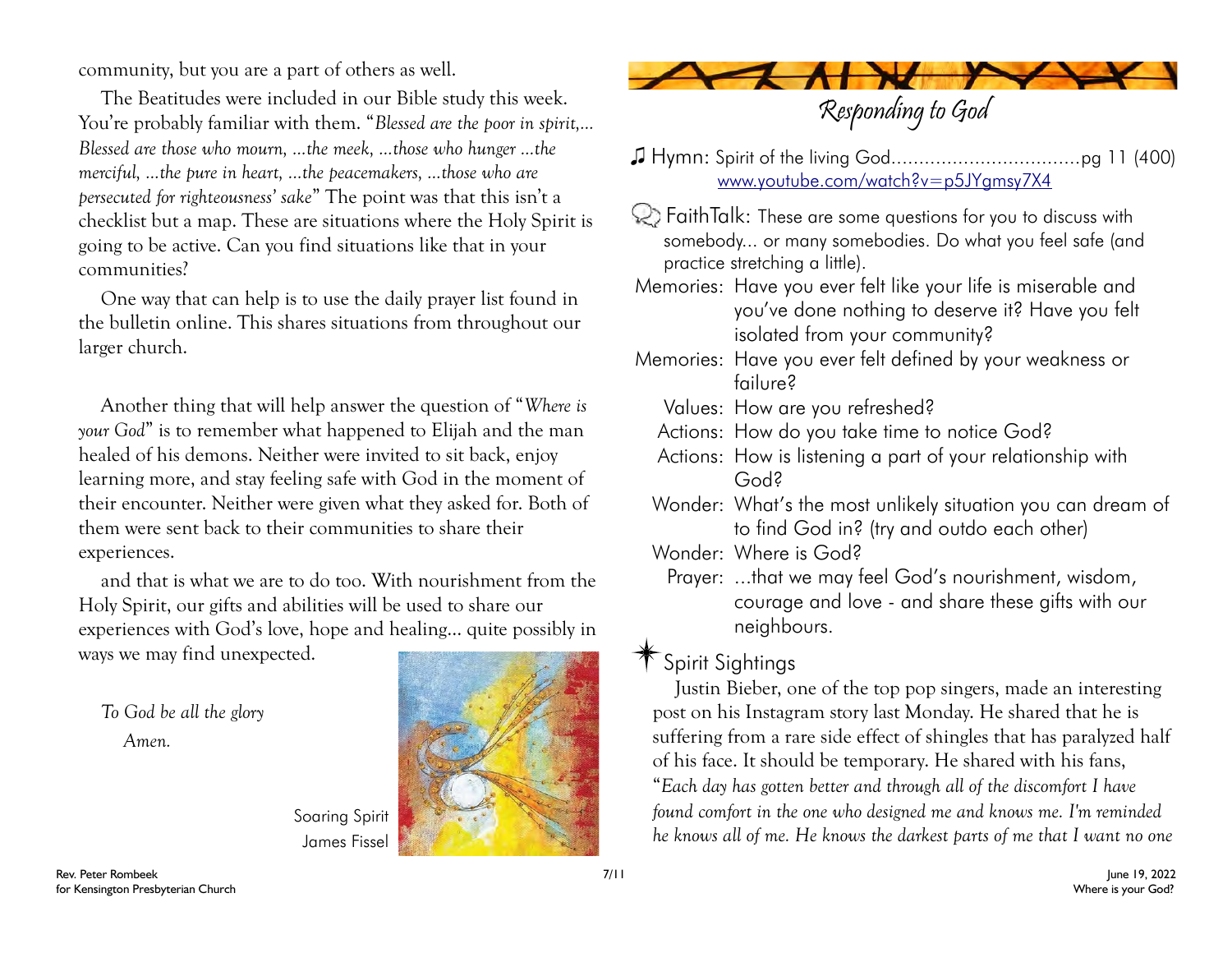*to know about and he constantly welcomes me into his loving arms. This perspective has given me peace during this horrific storm that I'm facing.*" [5](#page-7-0)

I don't know much about Justin Bieber. I recall hearing some news in the past that suggest he's hasn't always been a good role model, but this suggest healing and sharing the Good News of God's peace with his community.

Another way that the Holy Spirit is affecting people's lives is through the work of Presbyterian College - and now one of our own has been invited to provide her perspective in shaping the college. Rose has been invited to join the board, and through her (and the other members) God will continue to guide their ministry.

## **<sup>☀</sup> Offering**

Financially, we have set up a donation option on our **website**. Just click the '**Donate Now**' button, and then the pretty button. It gives you various options that are easy to follow.

You can now donate through **interac e-transfer**. Our name is Kensington Presbyterian Church and the e-mail address is info@kensingtonchurch.ca.

Mailing a cheque or signing up for Pre-Authorized Remittance (**PAR**) are also good options.

## Prayers of the people

Almighty and loving God, send out your light and your truth, and let them lead us to you. Help us to know you better, so that we will recognize your steadfast love by day, and be comforted by your song in our night.

We come to you now in all states of health. Some who are strong, and some who are questioning and looking for hope. . .

God of mercies,

#### **Hear our prayer**

We pray for those who are facing change.

For those who are entering their last week of school before the summer. Those who may have yet another assignment or exam. For the staff trying to get everything ready. For those celebrating with a graduation. and for all those who will be shifting into summer mode. . .

We also pray for those who will be changing where they live, meeting new neighbours and neighbourhoods. Having a chance to establish new patterns as their lives change. . . God of mercies,

### **Hear our prayer**

We pray for those in need of healing,

Including Irene, Jennifer,

the minister of the Korean congregation,

and others . . .

and we pray for those who have loved one who has died.

That they may have found memories,

and support as their journey goes one. . .

God of mercies,

## **Hear our prayer**

<span id="page-7-0"></span><sup>5</sup> BBC news: [www.bbc.com/news/entertainment-arts-61793240](https://www.bbc.com/news/entertainment-arts-61793240)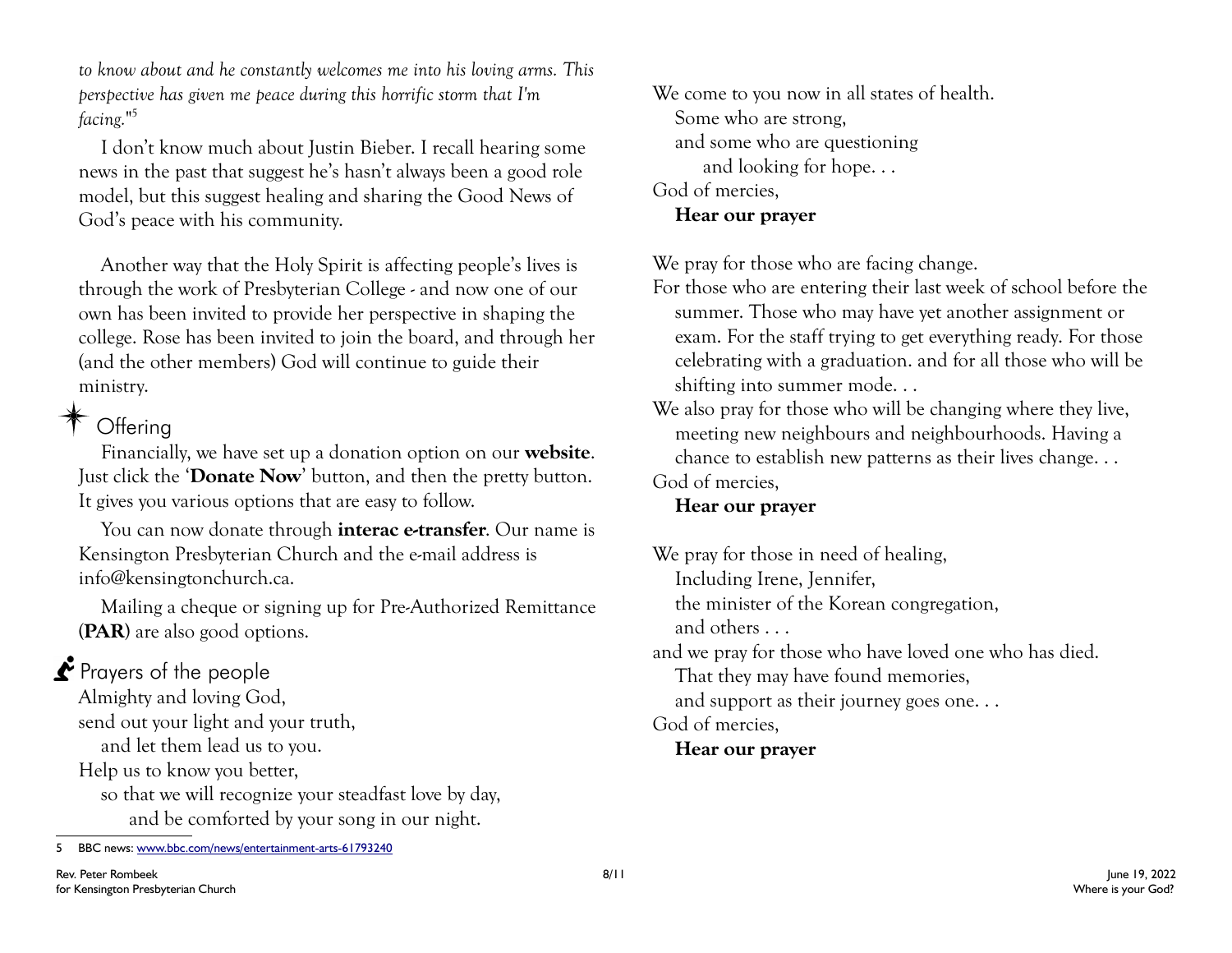We pray for those who suffer from the effects of racism as the United States<sup>[6](#page-8-0)</sup> remembers the abolition of slavery, and how far they, and we, still need to go

to live out God's love. . .

God of mercies,

#### **Hear our prayer**

And we pray for our collective imagination.

- Through Jesus, and the Holy Spirit, you stretch our imagination so that we can see you in the expected, and unexpected, places and people and times.
- Give us the hope & strength to be able to join you in sharing your love, hope and healing to our communities. . .

God of mercies,

**Hear our prayer**

In Jesus name *Amen.*

♫ Hymn: Jesus Christ is waiting.............................................pg 11 [www.youtube.com/watch?v=\\_Khf1\\_aURfc](https://www.youtube.com/watch?v=_Khf1_aURfc)

Benediction (2 Corinthians 13:13)

*May the grace of our Lord Jesus Christ, the love of God,* 

*and the fellowship of the Holy Spirit be with you all.* 

*Amen.*



<sup>6</sup> today is June  $19<sup>th</sup>$ , an official holiday in the U.S. to remember the abolition of slavery

#### **Sunday, June 19**

## **MISSION MOMENT**

**Evangel Hall Mission, a mission of the** Presbytery of East Toronto, offers welcome, sanctuary and hope to people experiencing homelessness and poverty and struggling with mental health and addictions. A recent initiative of the mission is the Peer Worker Program. Employed by Evangel Hall Mission, peer workers are living role models. They share their own struggles and journeys and act as bridges to help others access Evangel Hall's community resources. It is through gifts to Presbyterians Sharing that peer workers are able to share and inspire hope.



#### **DAILY PRAYERS**

**Sunday, June 19 (National Indigenous Peoples Sunday)** We pray for the legislation and protection of Indigenous rights in Canadian laws.

Monday, June 20 (World Refugee Day) We pray for families who have been forced from their homelands because of war and persecution. May God encourage and comfort the hearts of refugees on their journey to find stability and peace.

Tuesday, June 21 (National Indigenous Peoples Day) We give thanks for Indigenous Elders, Knowledge Keepers and all Indigenous peoples working for the rights and well-being of Indigenous peoples and communities.

Wednesday, June 22 We join in prayer with the SABEEL Ecumenical Liberation Theology Center and Palestinian Christians as they continue to pray for a just peace and an end to oppression in Palestine/Israel.

Thursday, June 23 We pray for survivors of conversion therapy who are struggling to overcome the shame and trauma caused by interventions that sought to change their sexual orientation or gender identity. May God's comfort and grace surround them and help them to access supports for healing.

Friday, June 24 We pray for interim moderators and search committees as they work to assist congregations in calling a new minister.

<span id="page-8-0"></span>Rev. Peter Rombeek **Example 25** We pray for the members and work of the Ecumenical Rev. Peter Rombeek **9/11**  $\overline{\text{Saturday}}$ , June 25 We pray for the members and work of the Ecumenical 2022 for Kensington Presbyterian Church God?<br>God?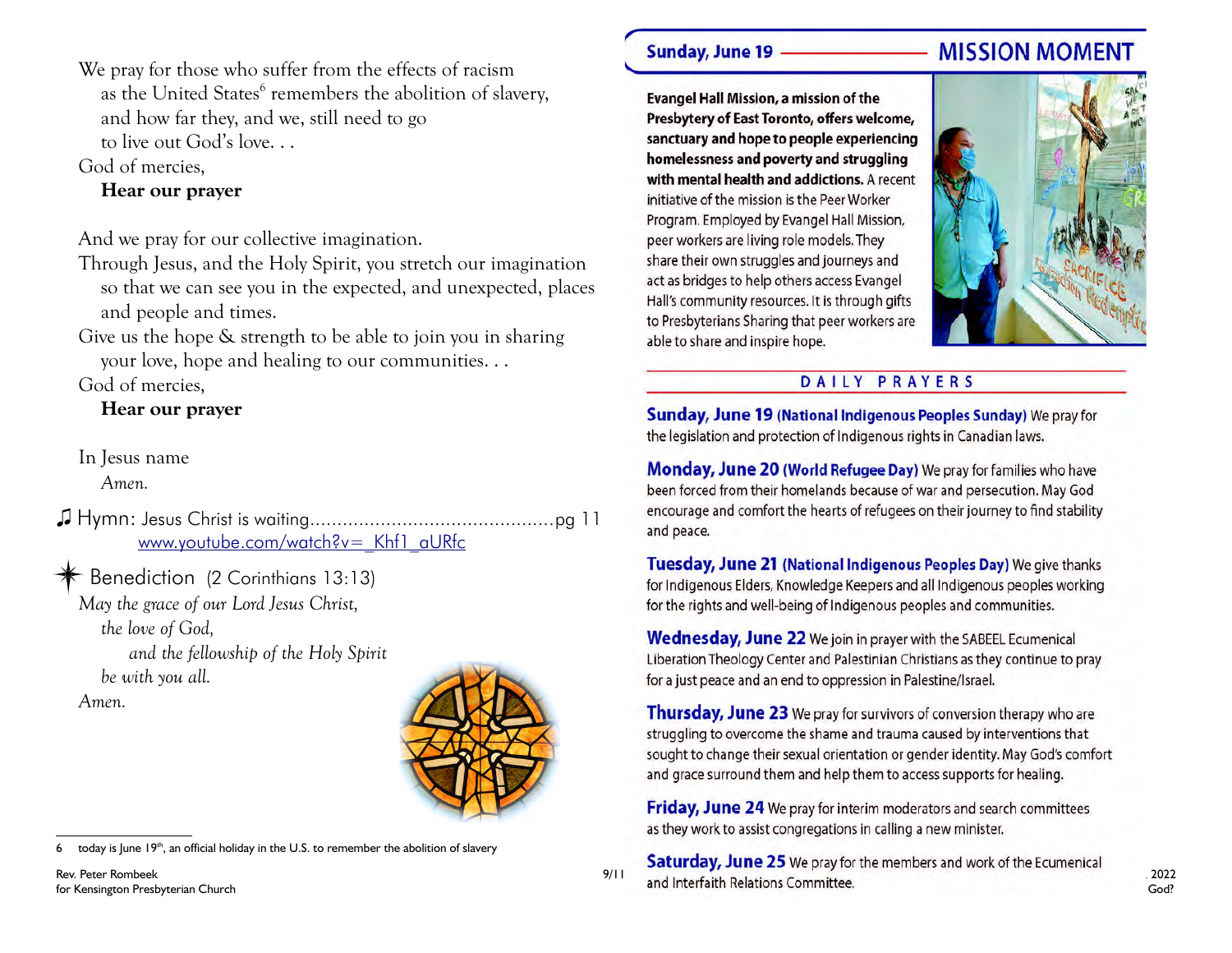

Rev. Peter Rombeek 10

Words: paraphrase, copyright © Maranatha! Music, 1984. (Administered by The Copyright Company.) All rights reserved. International<br>copyright secured. Used by permission. Music: copyright © Maranatha! Music, 1984. (Administ for Kensington Presbyterian Church **For Accord Church** For Kensington Preserved, International copyright secured. Used by permission. CCLI #4440603